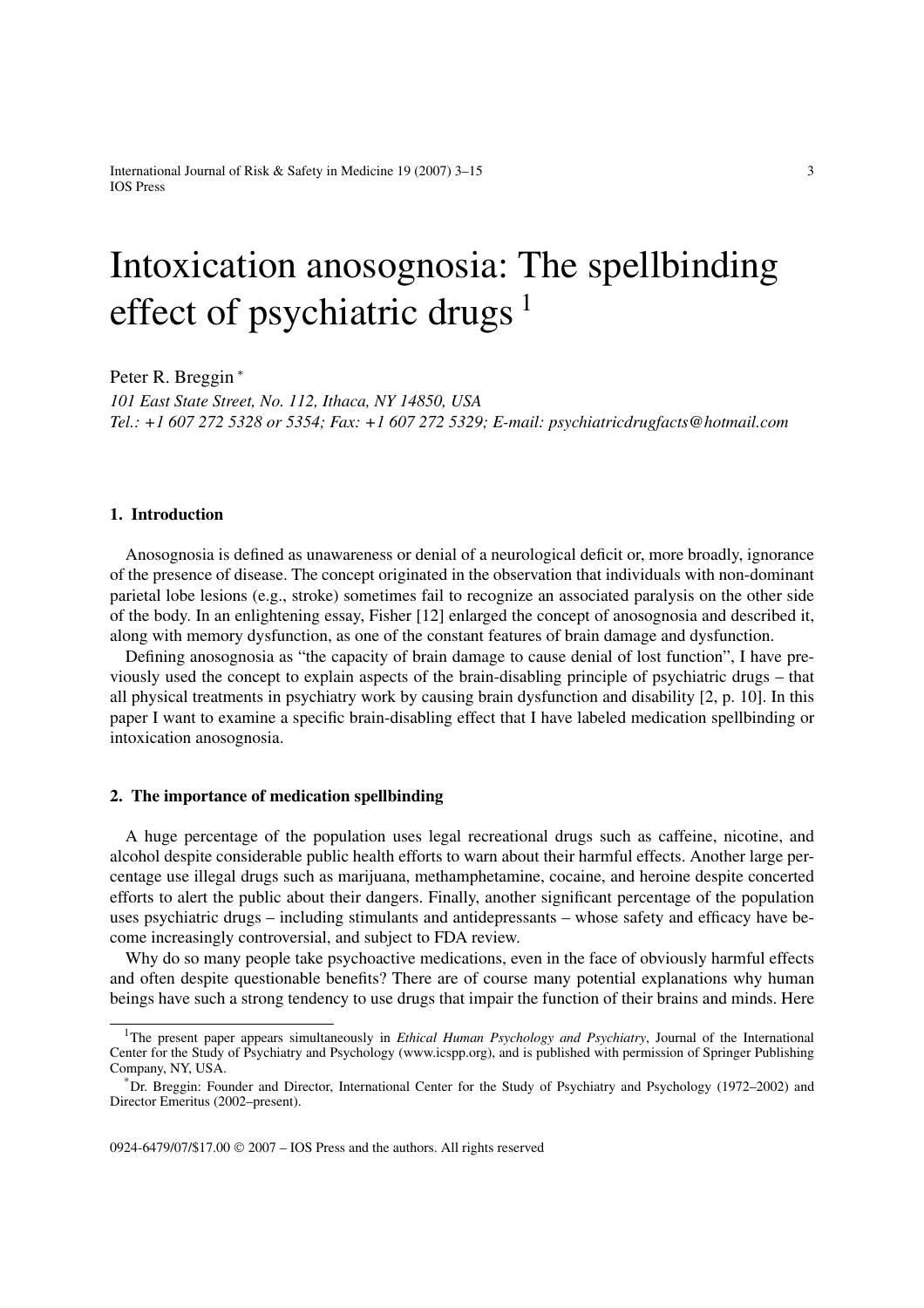I want to focus on one specific biological mechanism that encourages and even at times seem to compel drug taking.

If all psychoactive drugs possess qualities that tend to encourage, facilitate or compel usage, then it may help to explain the widespread use of psychiatric drugs as well as recreational drugs. In the past, most warnings about the beguiling or seductive effects of drugs have focused on recreational and illegal substances – but can the same or similar effects be found in the action of all psychoactive agents, including prescribed psychiatric medications?

Some psychiatric drugs such as the stimulants and benzodiazepines cause changes in the brain that lead to dependency and withdrawal problems. There is increasing evidence that most or all psychiatric drugs cause sufficient withdrawal problems to interfere with efforts to stop taking them [2,10]. Dependence and withdrawal problems in themselves, however, do not fully account for the widespread use of a broad array of psychoactive agents, including non-addictive psychiatric drugs, such as the antidepressants, lithium, and neuroleptics.

## **3. Reviewing numerous cases**

In the process of writing a new book, I have reviewed several dozen cases selected from many years of clinical and forensic practice in which I have evaluated individuals who developed suicidal, violent or criminal impulses or behaviors while under the influence of psychiatric drugs.

The most common medication offenders have been the newer antidepressants, benzodiazepines (antianxiety sedatives) and stimulants but all categories of psychiatric drugs have been involved, including mood stabilizers and neuroleptics.

One of the most frequent common and serious offenders has been the combination of SSRI antidepressants and benzodiazepines, especially alprazolam (Xanax). In one case a man with no prior criminal history began taking fluoxetine (Prozac) and alprazolam to reduce the strain before starting a new and exciting job. He began to watch a video of the movie The Saint and decided it would be fun to mimic him. He robbed his wife's bank, his mother's bank, and his local drug store wearing a minimal disguise. Before one of the robberies he stood outside discussing his vintage automobile with a passerby. He was easily apprehended and seemed to have no idea what the fuss was about until the mediations were withdrawn. He was mostly worried about making an upcoming business appointment. He thought he was doing fine – or better than ever.

During the robberies, this man was suffering from a Substance-Induced Mood Disorder with Manic Features. He had no history of any violent or criminal activity and denied any fantasies about committing crimes before being placed on the medications. In my report in his criminal case I emphasized that he suffered from an organic, drug-induced neurological disorder (Substance-Induced Mood Disorder with Manic Features) and not from an ill-defined mental disorder. Due to my report and a corroborating report from an expert hired by the state, he was found Not Guilty by Reason of Insanity caused by psychiatric drug intoxication.

In another case involving the same two drugs, fluoxetine and alprazolam, administered over a longer period of time in higher doses, a businessman became dependent on the alprazolam and also developed manic-like symptoms. After he was charged with insider trading, he was unable to adequately defend himself and was in my opinion wrongly convicted. While incarcerated he underwent a severe withdrawal from alprazolam. He too had failed to perceive what was happening to him until he was removed from the drugs. In fact, he thought he was performing on an especially high level.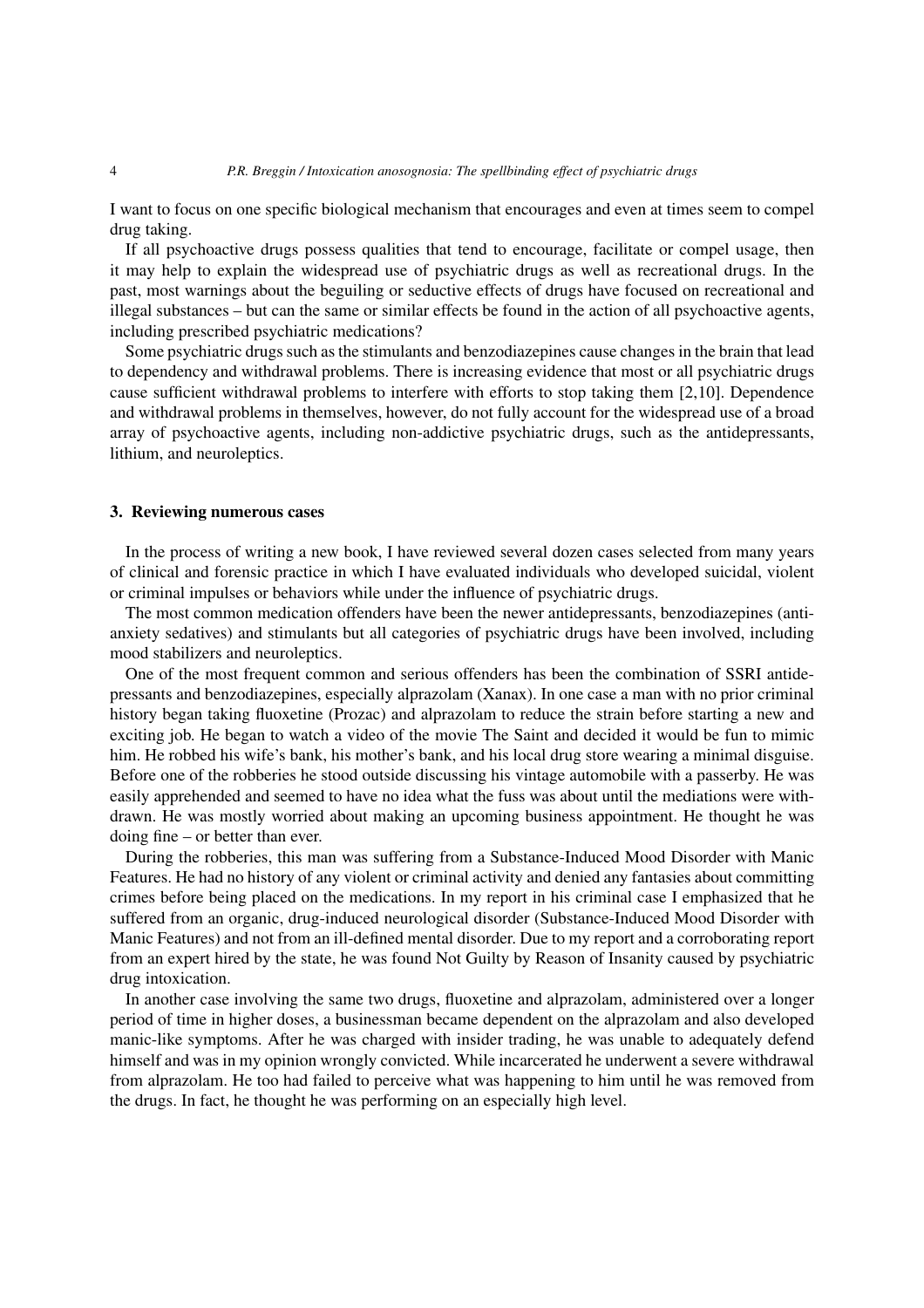Like most of my legal cases, he had no previous history of breaking the law and no apparent penchant for extravagant behaviors. In court I testified that he had a Substance-Induced Mood Disorder with manic features. During a break in my testimony, his malpractice suit against his psychiatrist was settled for \$250,000.

Another man became psychotic shortly after starting sertraline (Zoloft) and believed that his wife had been taken over by a dangerous alien from another world. In order to destroy the alien inside her, he drove their car into a barrier. She was thrown from the car, and he tried to beat her to death as she lay helpless by the roadside. Fortunately, she survived. In a case in which I played no role, he was found Not Guilty be Reason of Insanity. Only after he began to recover over the subsequent weeks of psychiatric incarceration did he begin to suspect that medications might have caused his psychosis. He was released after several months of commitment to a mental hospital and allowed to remain in the community under supervision. His therapist recommended that I take over the psychiatric portion of his treatment. I gradually removed him from a cocktail of medications and he has done very well during a several-year follow up. He suffered from a Substance-Induced Mood Disorder with Mixed Manic and Depressive Features, and Psychosis. He did not experience a manic euphoria but he did believe he was on a mission to save himself and the world.

The above cases all had manic features. In other cases, compulsive suicidal or violent behaviors developed without associated manic-like features. A sixteen-year-old girl was begun on fluoxetine (Prozac) to relieve the stress she was undergoing while being diagnosed for an obscure gastrointestinal disorder that eventually went away. Shortly after starting on the fluoxetine, she felt compelled to stab her mother to death but experienced no other adverse drug effects. At the last moment, she confessed her intentions to her mother, and completely recovered when removed from the antidepressant. She was, however, left with years of wrestling with how she could have felt compelled to do such a thing. Now in her thirties, she felt relief after talking with me about what had happened to her and how frequently other good people have developed bizarre impulses on these medications. She had no prior history of suicidality or violence, and has not experienced any since coming off the medication years ago. There were no legal ramifications to the case.

In another case, a man who was recently begun on paroxetine (Paxil) for mild chronic depressed feelings became obsessed with killing himself. He drove his car into an unsuspecting policeman in order to knock him down and obtain his gun. Fortunately, he did not kill the officer and a bystander prevented him from obtaining the gun. He was agitated but not manic during the episode. After my report in his case, the police officer agreed that drugs must have driven his impulsive action, and an agreement was reached that led to only a brief incarceration. On follow up he has done well for several years. Although there are numerous references in the literature to compulsive suicidality, there are few that describe compulsive violence.

In all cases the suicidal, violent or criminal behaviors were unprecedented in the individuals' lives and seemed in retrospect to be very alien and inexplicable to them. None of the acts were repeated after the individual stopped taking the medications. In evaluating the cases, I interviewed surviving victims of drug toxicity and their families and acquaintances. In all of several dozen cases, except for the sixteen year old with the compulsion to stab her mother, I had complete access to detailed medical, school, and occupational records. In many of the cases my reports lead to acquittal on the basis involuntary intoxication, reduced charges, shortened sentences, or release from incarceration. Most of the cases were evaluated for legal cases but a number were clinical consultations.

As the patterns have emerged from re-examining these cases, I have been struck by the fact that victims of drug-induced abnormal mental states and behavior almost never seem to have an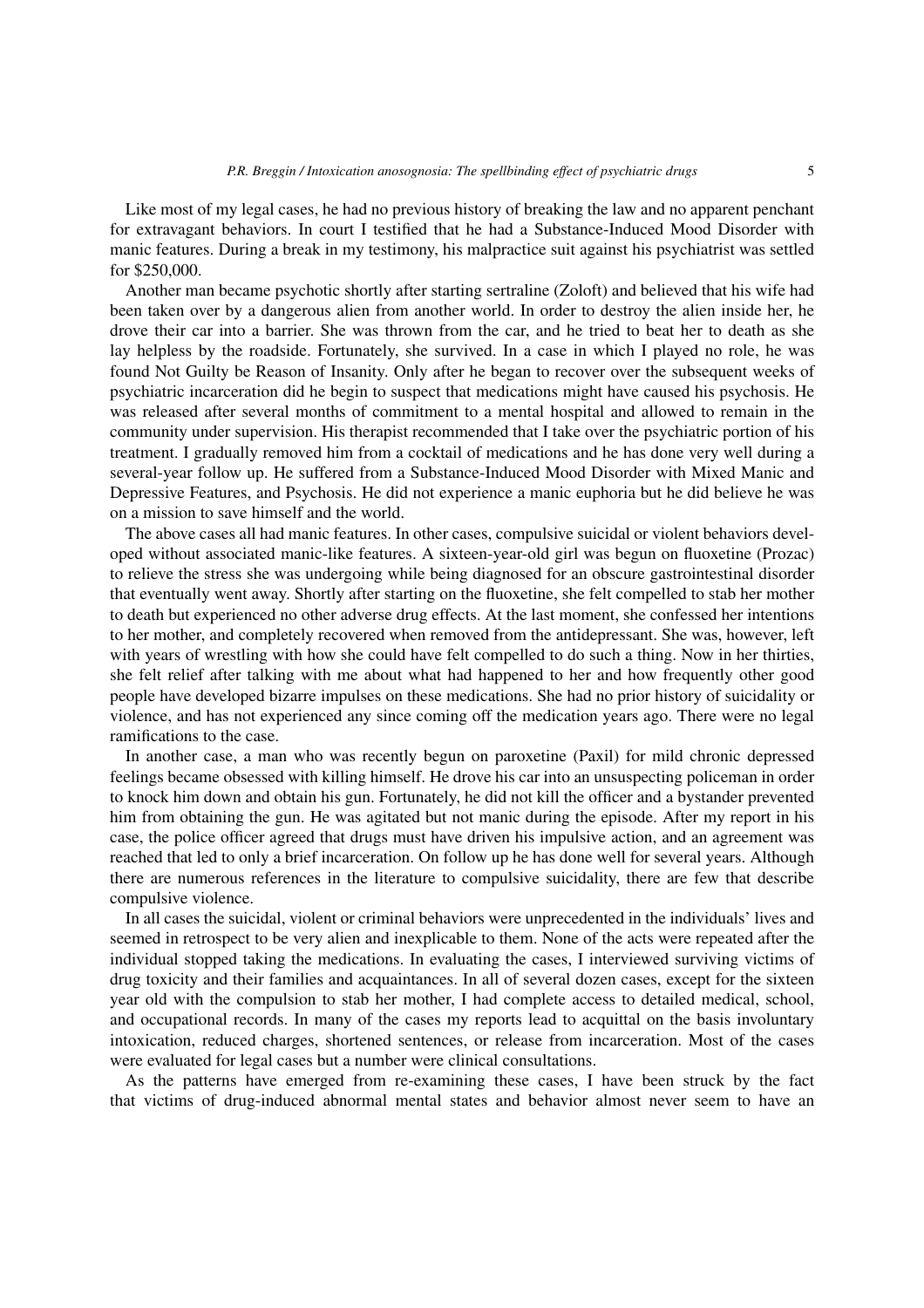inkling that they are acting irrationally or that they are under the influence of their psychiatric drugs.

As another example of the failure to perceive mental dysfunction or drug-induced toxicity, a young man committed a series of eight knife-point robberies of his local gas stations, including those he and his family frequented. He used no disguise and was even warned on one occasion that a surveillance camera was photographing him. He was of course easily caught. He had been recently started on paroxetine (Paxil) which was continued during his trial and sentencing. He was allowed to return home briefly before beginning a lengthy incarceration and immediately robbed another local gas station using an identical knife and the same automobile, and was easily apprehended.

Only after the medication was stopped did he return to his pre-medication mental state and grasp the how irrational and disastrous his behavior had been. At no time while taking the drugs did he, or any of my other cases, realize that he was acting bizarrely and might be under the influence of medication. My report in the case led to a greatly reduced sentence.

Familiarity with medication effects does not necessarily prevent spellbinding. In several cases, the victims of drug intoxication were physicians, including one sophisticated psychiatrist who assaulted a female colleague and made a bizarre suicide attempt while taking fluvoxamine (Luvox). He was convicted of assault and continued on the antidepressant in prison. He did not realize that the drug might have been involved in his behavior until he was removed from it several months later. By the time he asked me to consult with him jail, it was too late to change the outcome, and his sentence would soon be over. However, he was vastly relieved to learn from me that many others had also become unaccountably violent while taking the newer antidepressants.

These adverse drug reactions are extreme, of course, and not typical of most people exposed to these agents. But I believe they provide a window into drug-induced phenomena that affect most if not all individuals who receive sufficient medication to modify their mental condition.

# **4. Spellbinding or intoxication anosognosia**

Four related themes run through all of these cases: First, the individuals fail to perceive that they are acting in an irrational, uncharacteristic and dangerous manner. Second, they fail to identity the medication as playing any role in their drastically changed mental processes and activities. Third, they often think that the medication is "helping", although sometimes they believe it's ineffective, and they continue to take it as they deteriorate mentally. In the extreme, individuals suffering from medication-induced mania and psychosis believe that the drug is helping greatly and that they are "better than ever". Fourth, some spellbound individuals become compulsively violent toward themselves or others, and commit bizarre acts wholly alien to their prior personalities.

These observations lead me to examine what I initially identified as the "spellbinding effect" of psychoactive drugs – more technically, *intoxication anosognosia* – the failure to recognize the harmful mental effects of psychoactive agents and the accompanying tendency to over-estimate their positive mental effects. This spellbinding effect is probably the most important reason why psychoactive drugs are so widely used. People under the influence of psychoactive agents fail to appreciate their harmful effects and over-estimate their positive ones.

The spellbinding effect of psychoactive drugs leads intoxicated people to become deeply mired in trouble before grasping what they're doing to themselves and to others. The same spellbinding effect causes many psychiatric patients to accept prescribed medications without realizing how much they are being harmed and how little they are being helped.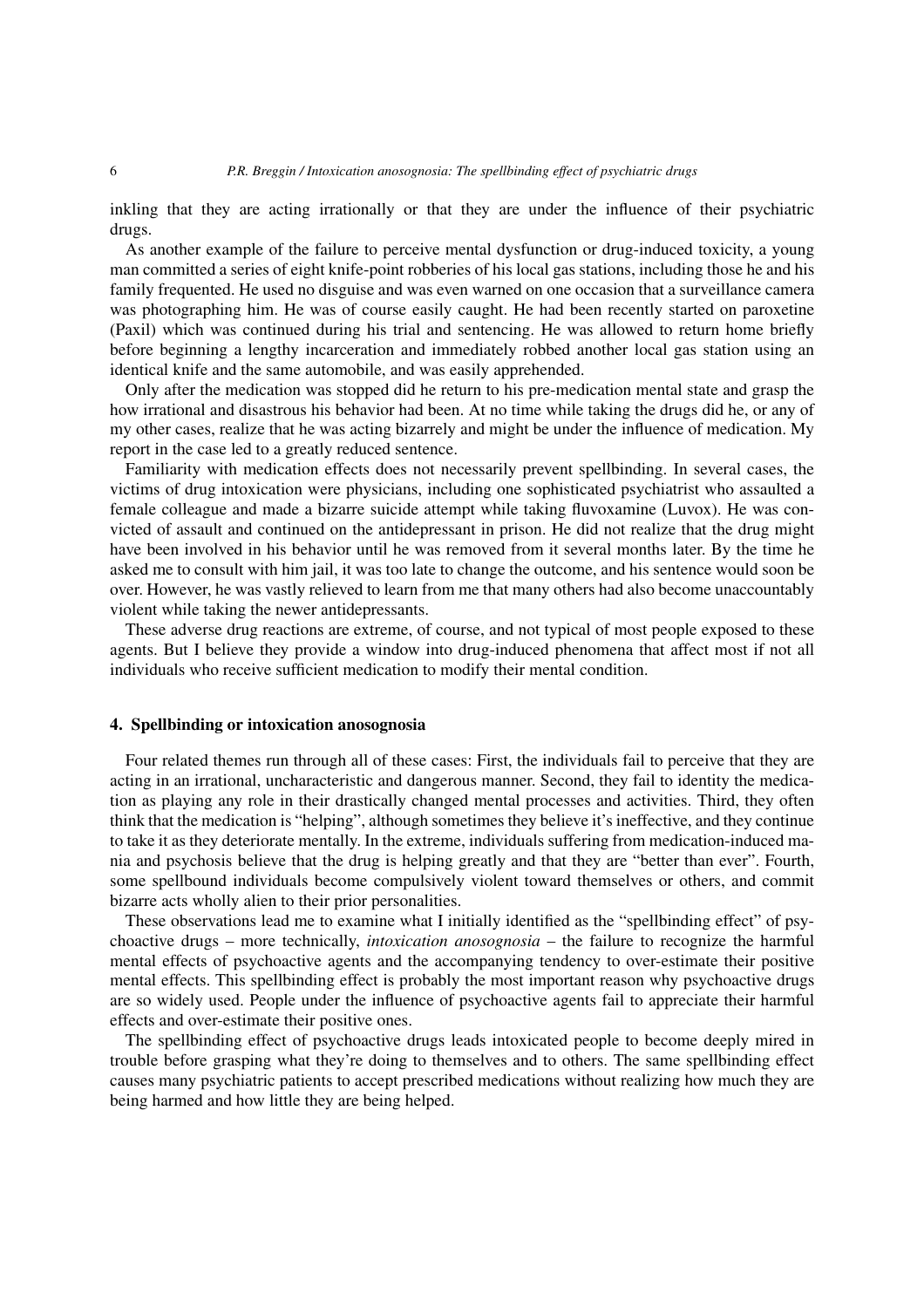## **5. Relationship to the brain-disabling principle**

The spellbinding effect is a corollary to a series of observations that I have previously named the brain-disabling principle of psychiatric treatment [2]. The brain-disabling principle states that all psychiatric treatments cause brain dysfunction, that brain-disability is the primary "therapeutic" effect, and that cases are seen as successful when this impairment is interpreted as an improvement. The principle applies to lobotomy, electroshock and all psychiatric medications.

In summary form, here the first four of eleven brain-disabling principles (modified from [2]):

- I. All biopsychiatric treatments share a common mode of action the disruption of normal brain function. None of them improve brain function.
- II. All effective biopsychiatric interventions work by causing generalized brain dysfunction, affecting both emotional and cognitive functions. In a somewhat dose-dependent fashion all biopsychiatric interventions impair overall mental function.
- III. Biopsychiatric treatments have their "therapeutic" effect by impairing higher human functions, including emotional responsiveness, social sensitivity, self-awareness or self-insight, autonomy, and self-determination. More drastic effects include apathy, euphoria, and lobotomy-like indifference. *When the disruption in normal function is interpreted as advantageous, the treatment is considered successful*. A positive interpretation is often made by the physician or family but not by the patient. Sometimes patients also prefer the impaired state because it dulls their self-awareness and suffering or causes an artificial euphoria, or because of placebo effects.
- IV. Each biopsychiatric treatment produces its essential or primary brain-disabling effect on all people, including normal volunteers and patients with varying psychiatric diagnoses. The effect is not specific for any psychiatric disorder. To the extent it can be measured, the effect will occur in normal mammals. Antipsychotic drugs, for example, impair basal ganglia and frontal lobe function in all people and mammals, causing disinterest and subdued behavior, making individuals apathetic toward themselves and docile [2]. Stimulant drugs also impair basal ganglia function and frontal lobe function, suppressing spontaneity and producing obsessive-compulsive behavior in all people and mammals, making children less social, more compliant with obsessive tasks, and more docile [5,6]. Benzodiazepines enhance GABA function, causing a generalized suppression of CNS function and ultimately sleep and anesthesia in all people and mammals, sometimes blunting anxiety in the process [4]. The SSRI antidepressants disrupt serotonin neurotransmission throughout the brain causing mental effects that are not easily measured in animals. In humans, they cause a range of impairments from blunting of affect to a stimulant syndrome with euphoria and mania, all of which are sometimes interpreted as improvement by others or experienced as relief by the patient [7].

The spellbinding effect defines a specific nuance of the brain disabling principle – the tendency of individuals to respond to brain-disabling effects by failing to perceive their existence or severity, by failing to link them to the drug, and by over-estimating the supposed benefits.

Any psychoactive agent can cause mental dysfunction and lead to spellbinding. Less obviously, many medications used for non-psychiatric purposes – including cardiovascular drugs, anti-hypertensive agents, steroids, and even some antibiotics – have a marked potential to cause mental dysfunction. Farlow and Hake [11] review numerous classes of medication that can cause cognitive dysfunction. When a psychoactive agent interferes with brain function, it can produce intoxication anosognosia (spellbinding). The individual who becomes agitated on an antibiotic, for example, exactly like an individual who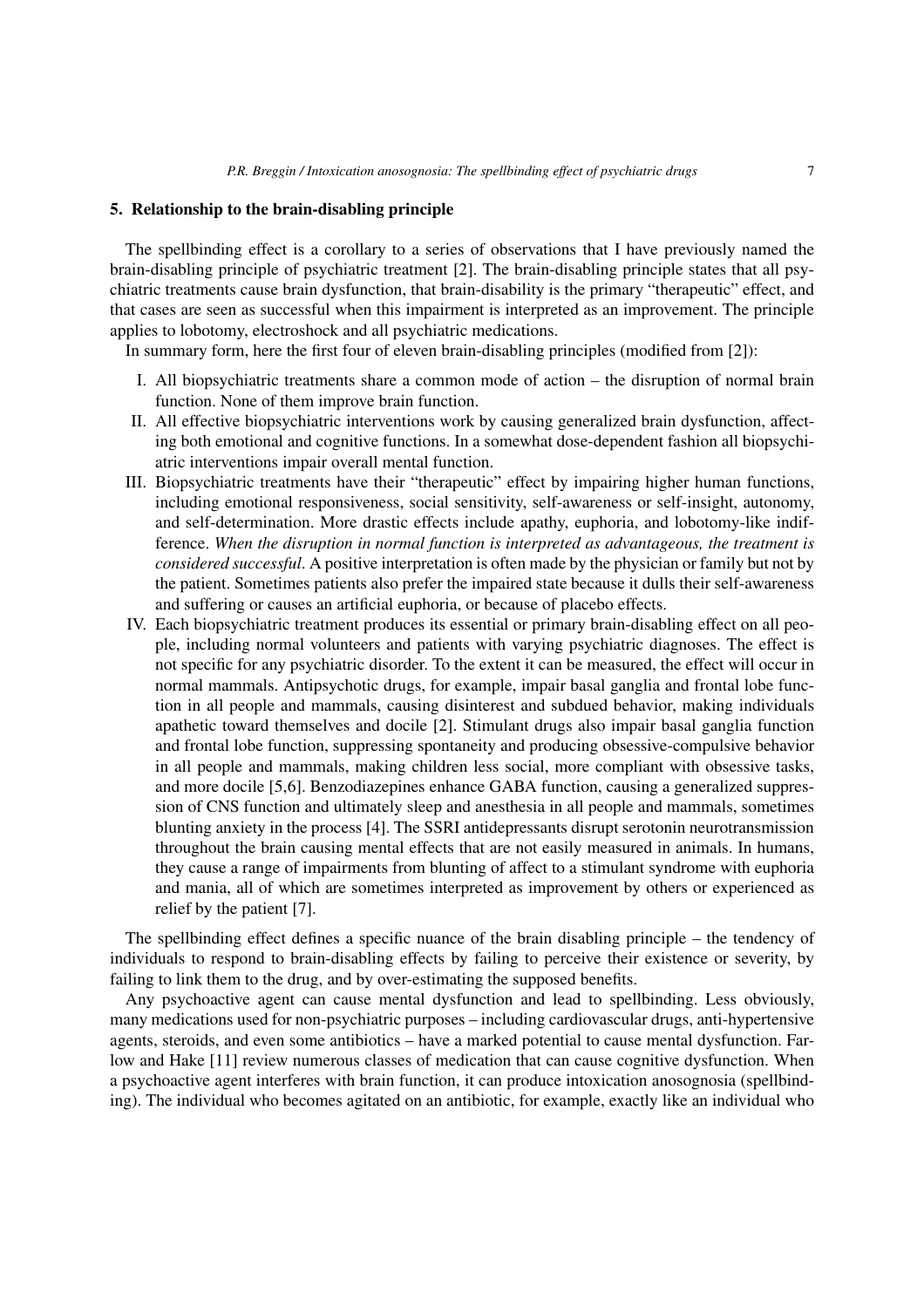becomes agitated on an antidepressant, is not likely to perceive the severity of the mental changes, is not likely to associate the changes with the medication, and if severely affected, may think he is doing better than ever. Again like the person agitated by an antidepressant, the individual may blame the agitation on a friend, loved one or stranger, with potentially harmful results.

# **6. Alcohol: The paradigm**

Alcohol intoxication provides the paradigm for drug spellbinding or intoxication anosognosia. Individuals who are mildly intoxicated on a few ounces of alcohol will often under-estimate their impairment and over-estimate the positive effects. As a typical example, an individual who thinks he is "the life of the party" may turn out to be the death of it. More tragically, the individual who feels able to drive his automobile may in reality pose a menace to himself and others.

The spellbinding effect of alcohol has probably been recognized since before recorded history. Nonetheless, individuals in each new generation too often have to learn for themselves. Young people are notoriously vulnerable to drinking too much alcohol, resulting in humiliating if not dangerous behavior, including many fatal car crashes. Only with a few "bad experiences" do many youngsters learn to set limits on their drinking and to recognize warning signs of intoxication.

Compared to people who become intoxicated on psychiatric drugs, individuals who are drunk are more likely to perceive that they are under the influence of their drug. They may underestimate the degree of toxicity but they are likely to know they're being affected. Of course, this is not always the case, and quite often people have to be reminded by friends or family that they are "showing" the effects of drinking too much. Often the intoxicated person will deny the effects and become resentful.

Nonetheless, in comparison to psychiatric drug users, alcohol users are more likely to realize that their drug is influencing their behavior. There are several reasons for this. First, the half-life of alcohol is very short and individuals often begin to recover ("sober up") from acute intoxication within an hour or two of peaking. Therefore, it may seem as if they knew they were "under the influence", but for a time they were unaware of their degree of intoxication.

Second, every adult and many children are well aware of alcohol's intoxicating effects and easily recognize the significance of slurred speech or a stumbling gait, at least in other people. By contrast, the vast majority of people who take prescribed psychiatric medications have no prior experience with the intoxicating effects of these drugs. Neither they nor their friends are likely to know the warning signs of incipient intoxication from a prescribed medication. People in general are largely unaware that psychiatric drug intoxication frequently involves predominantly psychiatric (mental) adverse effects. An example is the stimulant profile of SSRI antidepressant adverse effects, including insomnia, nervousness, anxiety, akathisia (psychomotor restlessness), irritability, hostility and aggression, emotional instability, and mania. Indeed, too many professionals seem to lack awareness of psychiatric adverse drug effects, leading to the recent FDA label revisions for antidepressant labels that list each of those stimulant effects [13].

Third, people in contact with a person who is drunk are likely to remind him that he's "had too much to drink"; but people in contact with a person intoxicated on a psychiatric drug are not likely to identify symptoms like agitation, irritability, and mood instability as potential adverse drug effects. Very likely, they won't even know that the person has recently taken a psychiatric drug.

Fourth, most psychiatric drug intoxications do not cause gross physical manifestations, such as slurring of speech or stumbling. The benzodiazepines can cause these gross symptoms but the benzodiazepines can cause serious mental disability without the individual looking "drunk" [4].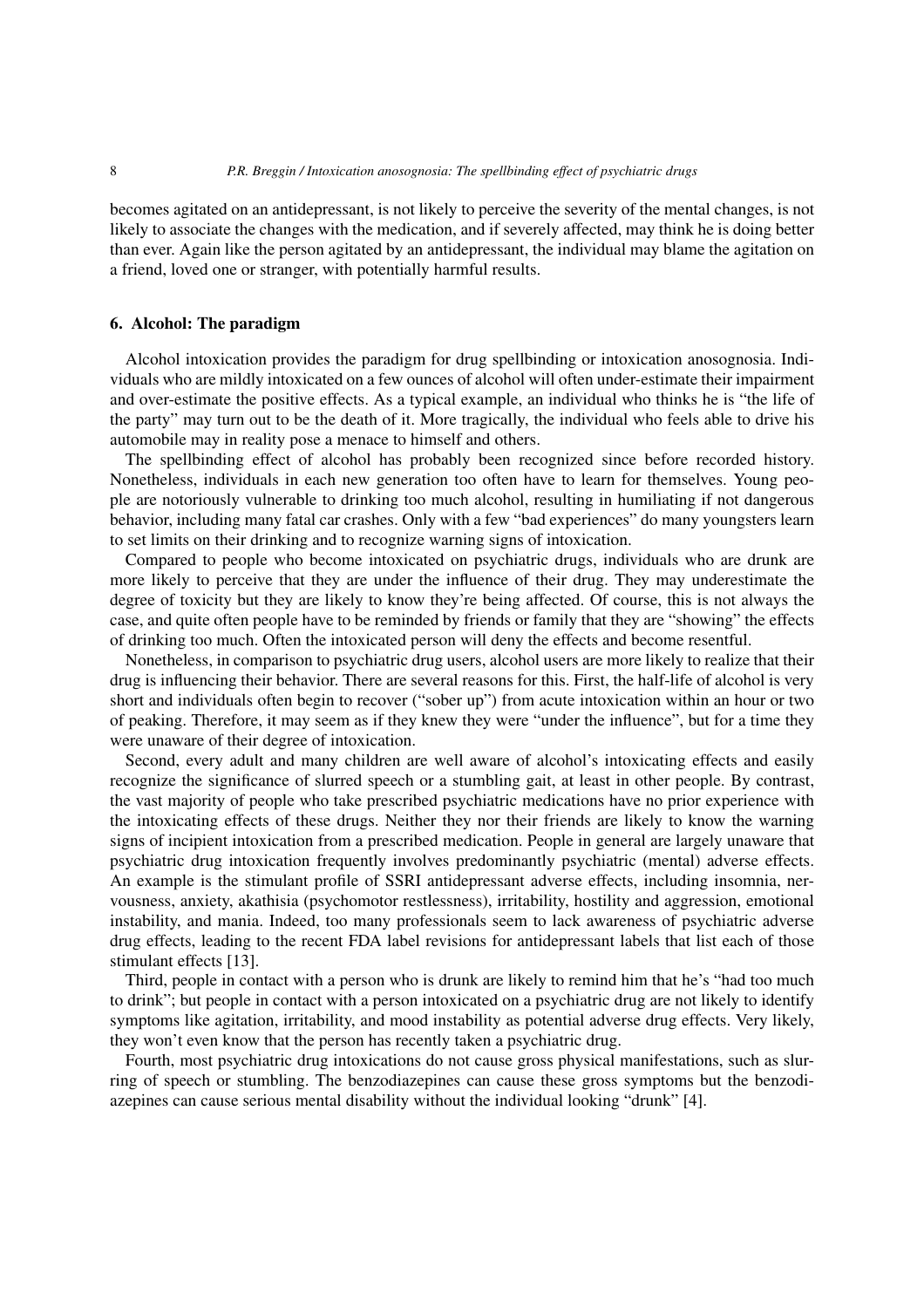## **7. Social reinforcement for spellbinding**

Although the primary spellbinding effect is due to intoxication and brain dysfunction, spellbinding is reinforced by social factors, making psychiatric drugs perhaps the most spellbinding of all psychoactive agents. Individuals who take psychiatric drugs expect them to be helpful. While they know the drugs might prove ineffective, they don't suspect that they frequently cause adverse drug reactions that impair mental and emotional function. Nearly everyone believes that the FDA would not approve a psychiatric drug that frequently worsened psychiatric symptoms, when in fact a quick glance at any FDA-approved psychiatric drug label will confirm that every psychiatric medication causes a variety of negative mental effects, some of them very serious, including anxiety, depression, mania, and aggression.

When people start feeling worse after a starting a psychiatric drug, they usually attribute it to their declining mental condition. When the drug fails to work, they may become despairing in their belief that "nothing can help me" when in fact the drug is making them worse. In addition, the individual is likely to have been exposed to the deluge of promotional materials in favor of medications that is put out by the drug companies, medical and psychiatric authorities, and government agencies. All of this reinforces one aspect of spellbinding – the individual's failure to recognize that the drug is causing his mental deterioration.

Often doctors reinforce spellbinding by dismissing a patient's concerns about agitation, anxiety, or worsening depression after starting a psychiatric drug. Physicians rarely give adequate warnings to their patients concerning the adverse psychiatric effects of drugs. Physicians almost never attribute a patient's decline to his psychiatric drugs. In none of my many cases did the prescribing physician realize that his patient was deteriorating as a result of the treatment. In many cases, the doctor rejected warning phone calls from family members, and in many cases raised the dose of the drug despite the emergence of adverse drug reactions of a psychiatric nature. Despite the new label changes for antidepressants, there was need for me to publish a recent article alerting primary care physicians to the dangers posed by these agents [8].

## **8. Acute intoxication**

From my clinical experience and research [7] and from my analysis of sealed drug company files [9], it has become apparent drug-induced psychiatric adverse reactions are most likely to occur when a drug has recently been started, when the dose has been changed, or when the drug is stopped. Recently the FDA has incorporated these observations into its new requirements for psychiatric drug labels with specific warnings that adverse psychiatric effects are more frequent when medications are started or stopped, or doses are adjusted [13].

# **9. Chronic spellbinding**

Users of intoxicants can become chronically spellbound. That is, they can use drugs for months or even years at a time without grasping that they are mentally impaired, that the drugs are causing the impairment, and that they are not truly benefiting. All this is familiar to anyone who has dealt with chronic alcoholics. However, in my experience spellbinding is an almost inevitable outcome of the chronic use of any psychoactive agent.

In psychiatry, this spellbinding effect is commonly recognized in individuals who are prescribed benzodiazepines long-term. Often the individual becomes dependent and impaired without realizing it. An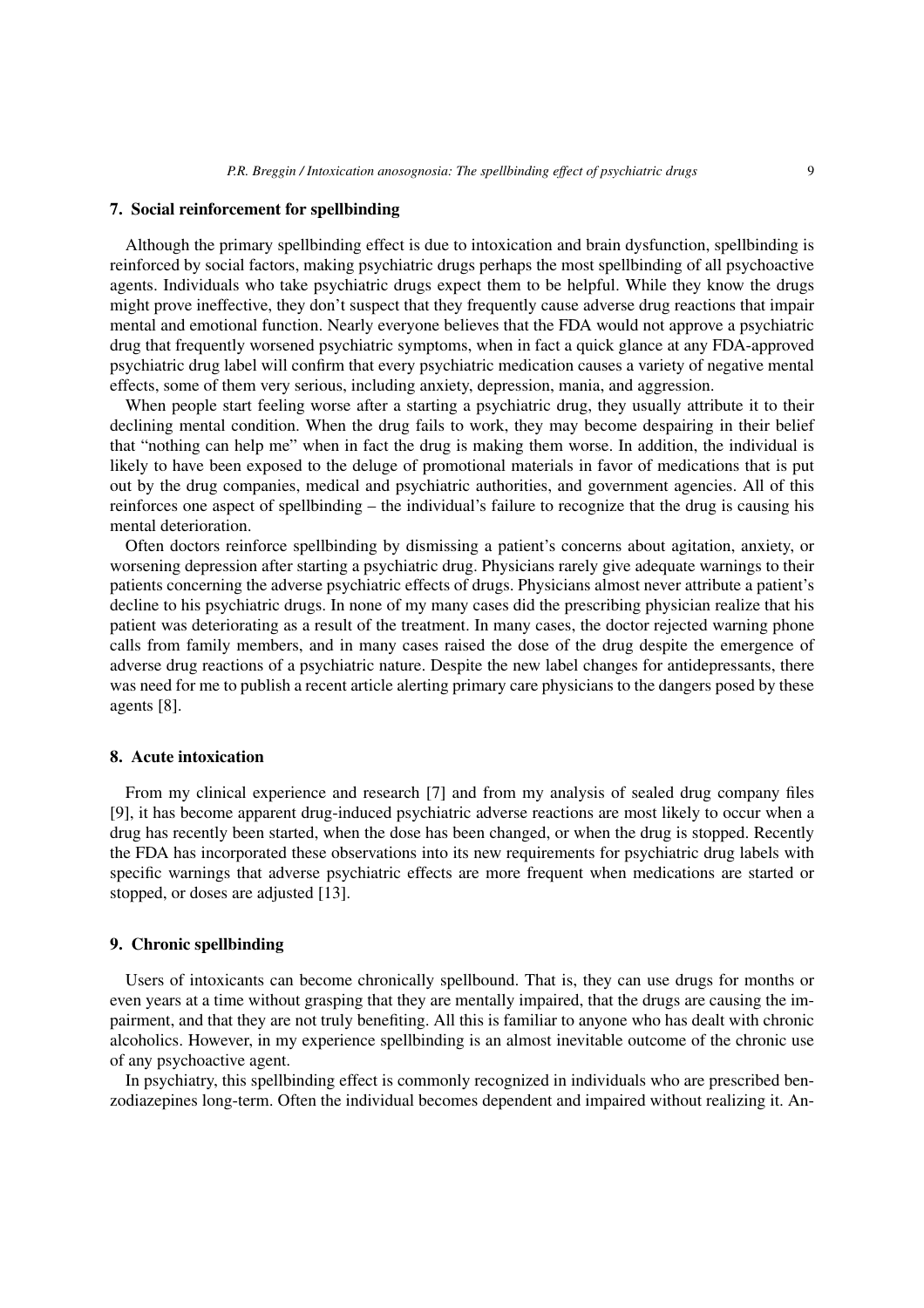tidepressants also have long-term negative effects that patients fail to detect. Time and again I have evaluated patients who have been taking antidepressants for years without realizing that their emotions have become numb, that the drug is causing the numbness, and they are not functioning as well as they might in a whole range of activities.

# **10. Varying effects of medications**

Medication spellbinding or intoxication anosognosia will very in some of its qualities depending on the drug. The antidepressants, as already noted, commonly produce a continuum of stimulation that the person does not recognize as a drug effect. In the extreme, it becomes drug-induced mania [7,8], a condition in which the individual is ecstatically spellbound into believing that he or she is functioning at a fantastic level. The antidepressants can also produce a dulling or stupefying effect, especially with chronic use. Again, the individual will not recognize the severity of the condition or its relationship to the drug, and may feel he is functioning better. The benzodiazepines produce an array of spellbinding effects that are very similar to alcohol but often without the telltale drunkenness with slurred speech and stumbling that alerts the individual to intoxication. The stimulants produce a similar continuum of stimulation to the antidepressants but they also produce a specific phenomenon of reduced spontaneity. The more apathetic and hence more docile medicated child may be perceived as improved by parents and teachers, and even by himself in his desire to stay out of trouble. The neuroleptics produce devastating frontal lobe dysfunction by blocking dopamine neurotransmission, a virtual chemical lobotomy [2]. In many ways the epitome of spellbound, patients can become zombie-like. In the extreme, patients intoxicated with neuroleptics become wholly under the thrall of the drug, robotic, and unable to think and act for themselves.

# **11. Relationship to mania**

Some of the patients in my clinical and forensic practice suffered from drug-induced mania caused by antidepressants or stimulants. Mania – whether or not it is medication induced – illustrates profound spellbinding: the extremely impaired individual thinks he is functioning on a grandiose level. Anything that produces even a mild euphoria will be to some degree spellbinding. Euphoria is one of the ways in which people become spellbound by head injury, lobotomy, and shock treatment. But most of the patients in my sample of several dozen were neither euphoric nor manic. Many were obsessed with violence or suicide in a grim, determined manner with no hint of euphoria or mania. Nonetheless, they failed to realize that they were impaired, failed to associate their behavior with medication, and believed they were behaving in a rational and even necessary fashion. Similarly, stimulants dampen spontaneity and neuroleptics produce a crushing apathy without the individual becoming euphoric but the result is similar: the individual fails to recognize the degree of mental dysfunction, fails to attribute any mental dysfunction to the drug, and often believes he is improved.

# **12. Associated effects of spellbinding: Amnesia**

When drug intoxications become more intensive and disabling, two additional phenomena complicate the result: memory loss and depersonalization for the period of intoxication.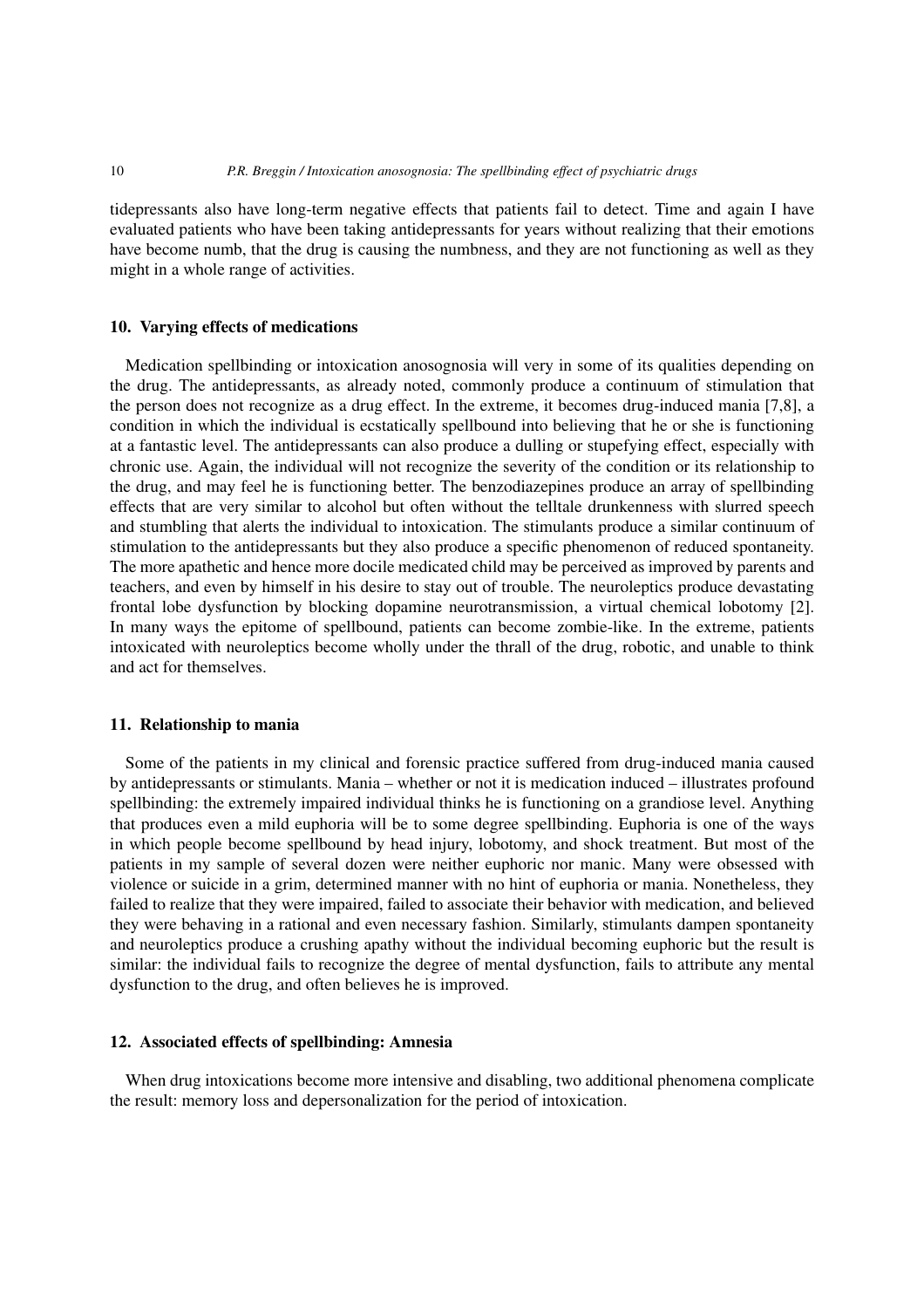In every one of the several dozen extreme cases I have reviewed, there was some degree of memory loss for the events. Sometimes it was spotty and sometime it was complete. The memory failure usually did not mature until several hours after the intoxication and the associated traumatic events, so that the individual was often able to recount the recent events to the first emergency responders or police on the scene. Later in the day, however, the individual usually began to discover that the memories were gone. Drug intoxication interferes with the laying down of permanent memories rather than with immediate recall. If however the individuals were delirious or otherwise grossly mentally impaired during the intoxication, they may never have experienced a brief interval of normal memory function.

Many of the patients in my series were deeply distressed at their amnesia for the critical events, and they worked hard to try to recall as much as they could. In an effort to reconstruct what happened, they examined records and talked to people who knew what had happened. I usually interviewed them weeks or months after the intoxication, and by then they could no longer easily distinguish between what they recalled and what they had learned retrospectively from other sources. The experience was confusing and they always felt it hampered their defense in criminal cases.

Were some of these people feigning memory loss in order to seem less responsible for their actions? It is always possible of course that people will concoct falsehoods to further their defense in criminal cases or to bolster their suits against doctors or drug companies. However, most of these patients made enormous efforts to reconstruct events, indicating a strong desire to learn what happened. Also, none of these people had a prior criminal history. None of them had been diagnosed as sociopathic. Their families and associates viewed all of them as honest people. None of them were previously known as liars or manipulators. Many provided me information that in fact hindered their cases. And in a few examples, patients had no legal ax to grind and yet the same amnestic pattern persisted.

In regard to the consistently high quality of the character of the several dozen people in this series, they were selected on that basis. I vet my legal cases before taking them and if I discover at some point that I cannot trust the individual, I remove myself from the case.<sup>1</sup>

# **13. Associated effects of spellbinding: Depersonalization**

Depersonalization and derealization were manifested in many but by no means all of the cases. An individual would report that he had watched his hand fire the gun as if it were someone else's hand. Commonly people reported the experience was like a dream or trance. Of course, all of these are common phenomena in association with any trauma. I saw no unusual or atypical characteristics to these experiences and could not find a way to specifically identify them as drug-induced.

## **14. Spellbinding and creativity**

The spellbinding effect is part of a broader dysfunction that impairs the function of frontal lobes and limbic system, including creativity, self-awareness, social sensitivity, emotional control, judgment, and planning. In effect, any degree of psychoactive drug toxicity is likely to diminish all the characteristically human qualities that we value. Individuals may think that they are more creative, more insightful or more loving than ever while under the influence of psychoactive agents but the ultimate result is usually stereotyped and limited. Since psychiatric drugs do not usually cause the perceptual distortions associated with psychedelics, taking psychiatric drugs rarely even produces an illusion of creativity.

<sup>&</sup>lt;sup>1</sup>Obviously, standards for withdrawing from clinical or treatment cases would be much more complex.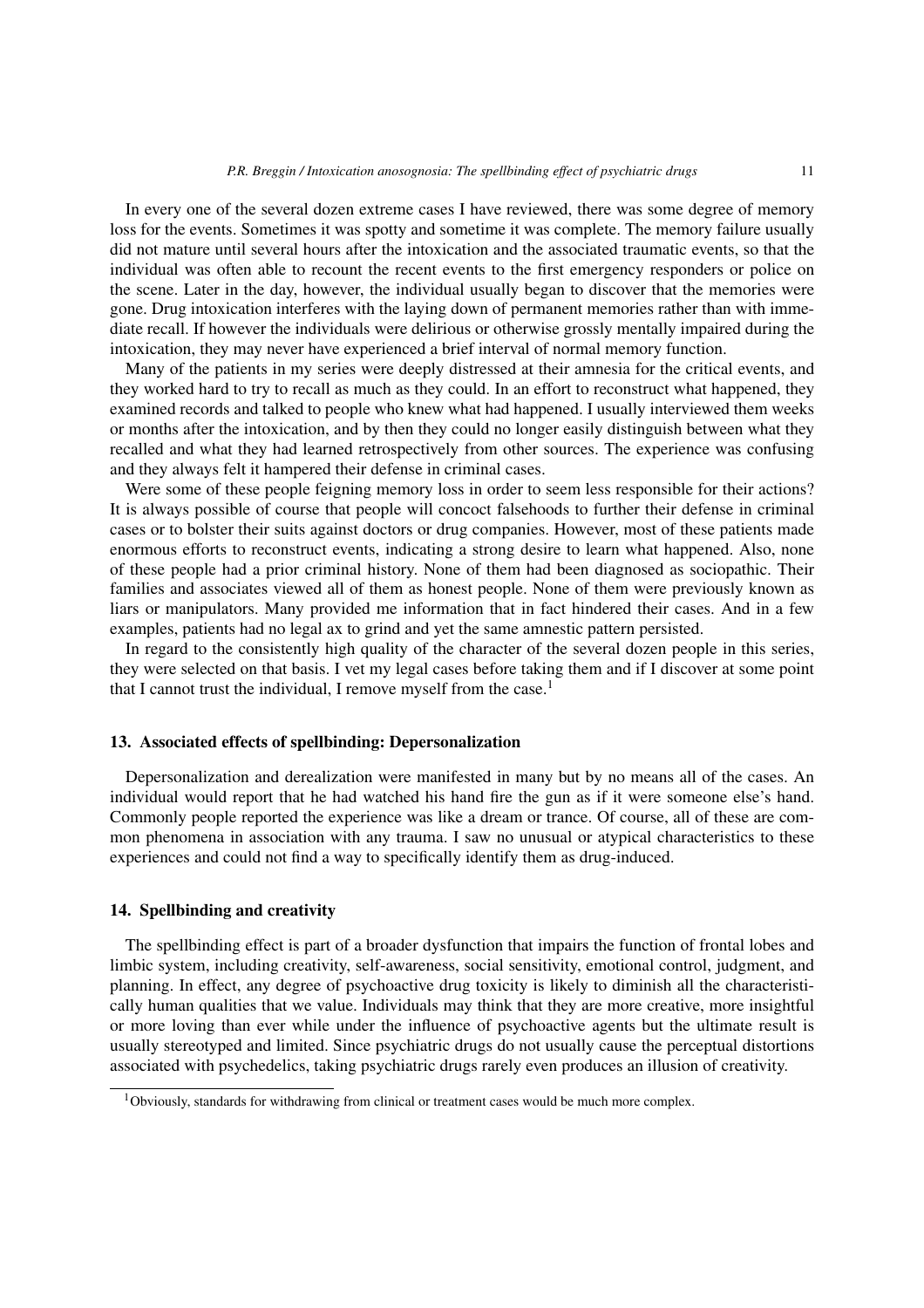## **15. A biological or psychological effect?**

Is there a difference between spellbinding (intoxication anosognosia) and psychological denial – the refusal to take responsibility for facing reality, especially the consequences of one's actions? Am I committing an offense that I have frequently criticized in others – scientism or the mistaken application of simple-minded biological principles to complex psychological, social and spiritual phenomena? Perhaps worse, am I giving people an excuse for bad behavior? My own reluctance to make these intellectual and ethical errors has, if anything, delayed my drawing these conclusions in their most complete form.

Psychiatric drugs do not spellbind everyone. Many if not most people do sense when a psychiatric drug is impairing them and they stop taking it before they run into serious trouble. This is probably true of most drugs, including legal and illegal recreational drugs, even those that cause dependency. Most individuals sense that a problem is developing and stop taking the drug, at least in excess. But the fact that some people are more able than others to resist a drug effect does not resolve the question of the effect's biological or psychological origin. Variation in response can be physical or emotional in origin.

Most probably a variety of factors play a role in the intensity or direction of a drug's effect including the qualities of the drug and its dose, the biological sensitivity and physical health of the individual, the psychological make up of the individual, the individual's knowledge of drug effects, the setting in which the individual lives, and the person's support system.

Similarly, psychoactive drugs do not spellbind everyone but they do have beguiling characteristics that ensnare many unfortunates. Who gets ensnared may depend on many factors but the purpose of this analysis is to establish that there is in fact a phenomenon I am calling medication spellbinding or intoxication anosognosia. My clinical experience suggests that most people who continue taking psychiatric drugs for lengthy periods of time are suffering from spellbinding or intoxication anosognosia.

The strongest argument for the biological nature of spellbinding is its consistency as a finding across the spectrum of brain dysfunction from psychoactive substance intoxication to traumatic brain injury and dementia from any cause. After lobotomy, patients often deny that anything at all has happened to them. I have evaluated cases in which patients undergoing shock treatment have dutifully submitted to ever-increasing brain damage until family members intervened and halted the treatment.

This general clinical phenomenon of anosognosia is found in virtually every form of brain dysfunction. It can even be seen in individuals who are tired or exhausted due to lack of sleep, over-exertion, or illness. Commonly they don't grasp the degree of their impairment and fail to perceive any connections between how they are feeling and their lack of sleep, over-exertion or illness. In some instances, these individuals develop a false sense of well-being and ability. Concerned others have to remind them that they are "overdoing it", have lost "their edge" and need to rest.

Any trauma to the brain and to mental function can have a spellbinding impact on the individual. Acute accident victims with head trauma often fail to appreciate that they are severely injured and will attempt to refuse medical attention, even though they cannot function. A friend of mine fell headlong into a wall while running on a slippery pavement. He broke his finger, cut his face severely and experienced a concussion. As he staggered to his feet, he explained that he was fine. Although we were on our way to lunch, he decided he was actually on a shopping trip to the store whose outer wall he had collided with. With blood dripping down his face, he tried to stumble into the store, and had to be led back to the car and taken to an emergency room. Was he responsible for behaving so foolishly? I don't believe so. A blow on the head had spellbound him.

I have already discussed the familiar phenomena of alcohol intoxication that routinely beguiles the individual into under-estimating the drug induced-impairment, into failing to appreciate that the drug is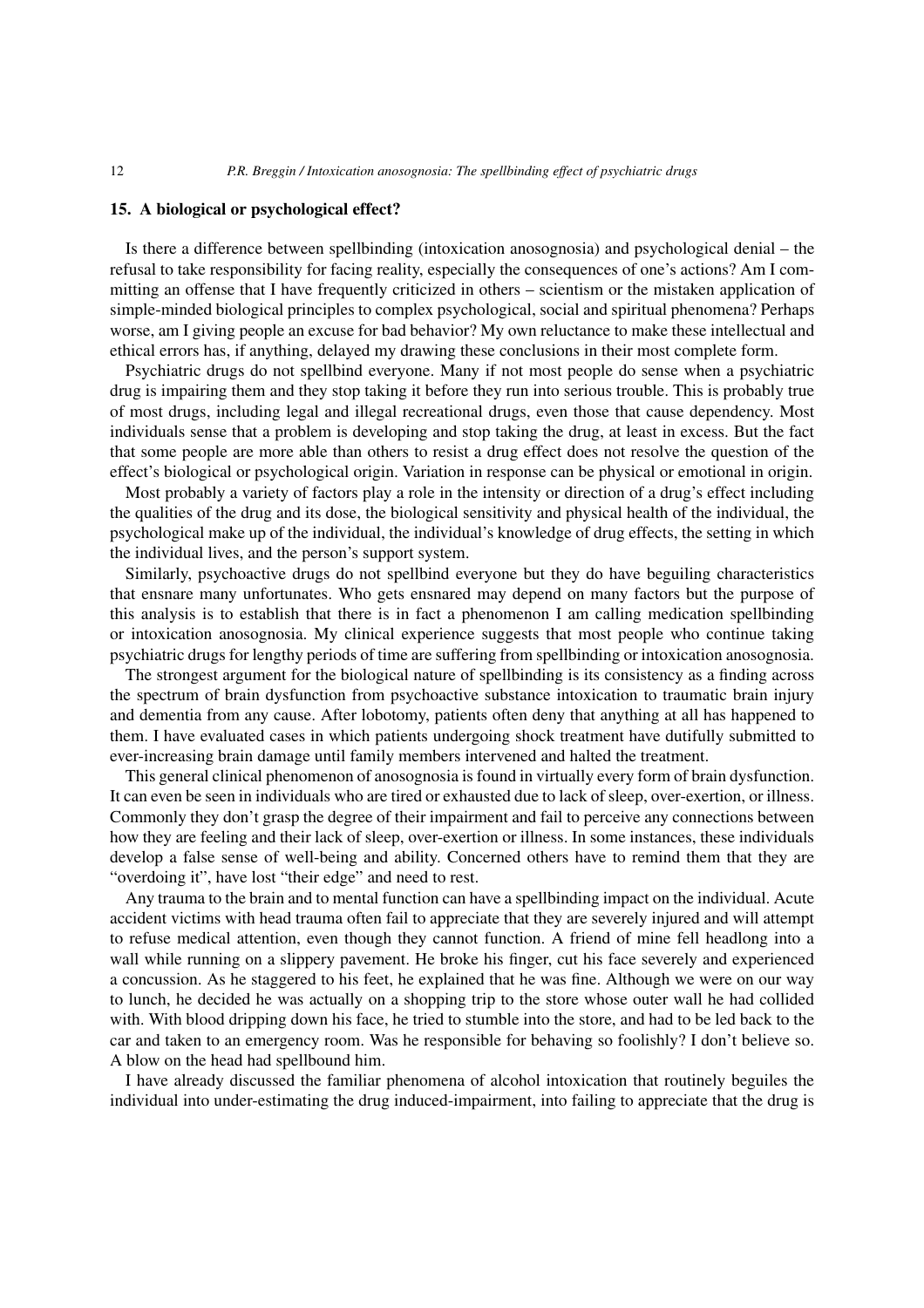driving his atypical behavior, and into falsely believing that he is functioning better than ever. It is not by chance that alcohol is so frequently involved in crimes of violence and other expressions of disinhibition. Because people should anticipate the risks of drinking alcohol, the individual remains responsibility for recognizing these effects and for controlling his behavior. But the effects are real – a common physical result of taking the drug.

Marijuana intoxication provides another familiar and often comical example of spellbinding. Individuals smoking "dope" often behave like dopes. In particular, they commonly think they are sharing incredibly funny and insightful banter. But to the drug-free observer, there's little humor and no insight at all.

The frequency with which spellbinding is associated with short-term memory loss is another argument for its biological source. In discussing the amnestic syndrome that follows trauma to the brain, Bourgeois et al. [1, p. 294] confirm, "Most patients with amnestic disorders lack insight into their deficits and may vehemently deny the presence of memory impairment despite clear evidence to the contrary. This lack of insight may lead to anger, accusations, and occasionally agitation". They also point out that confabulation is frequently associated with amnestic syndromes. In answer to questions that require memory, the confabulating individual gives false and often wildly implausible answers. The authors believe that confabulation is more than a psychological defense aimed at covering up the deficits and that it may relate to "loss of self-corrective and monitoring functions, as seen in bifrontal lobe disease".

In discussing the brain-disabling principle of psychiatric drugs [2], I applied the concept of anosognosia to the well-documented finding that many patients with tardive dyskinesia deny that they suffer from abnormal movements (also see Myslobodsky [14]). Tardive dyskinesia is a common and usually irreversible movement disorder caused by neuroleptic medications. Many individuals with tardive dyskinesia can identify obvious muscle twitches and spasms in other patients but not in themselves. The effect is mostly observed in psychiatric hospital inmates and may due to a combination of chronic brain damage and acute intoxication caused by neuroleptic drugs.

In lobotomy, the individual becomes robotically spellbound. Self-insight is so obliterated that the previously fluent individuals cannot write a few simple sentences about themselves. Typically they fail to recognize that they are enormously impaired. Robbed of their capacity for motivation or selfdetermination, they do not perpetrate bizarre crimes but are easily led by others. A similar robotic reaction is seen in patients or inmates who are prescribed neuroleptics and in children who are prescribed stimulants. Again due to frontal lobe disruption, they become more docile and manageable. Often (but not always) they fail to perceive their degree of impairment and do not know that the medications have made them behave in uncharacteristic ways.

Traumatic injury to the frontal lobes, lobotomy, neuroleptic medications, and stimulant medications affect *animals* in the same manner as they affect humans. Of course, we cannot know the non-verbal animal's mind, so it is difficult to evaluate his degree of anosognosia. But the animal's outward behavior is identical to that of humans. The brain-injured, lobotomized or drugged animal loses his selfdetermination, his behaviors become more narrow and compulsive, and he becomes more docile and robotic.

Controlled clinical trials involving psychiatric drugs provide another strong argument for the biological origin of spellbinding. In every clinical trial I have ever evaluated, subjects taking a psychiatric drug have more adverse psychiatric effects than subjects taking placebo. Mania is a particularly common serious adverse psychiatric reaction to antidepressant medications. It's an established fact that more people will become manic while taking antidepressants than while taking placebo. Drug-induced mania is the prototype and extreme example of spellbinding.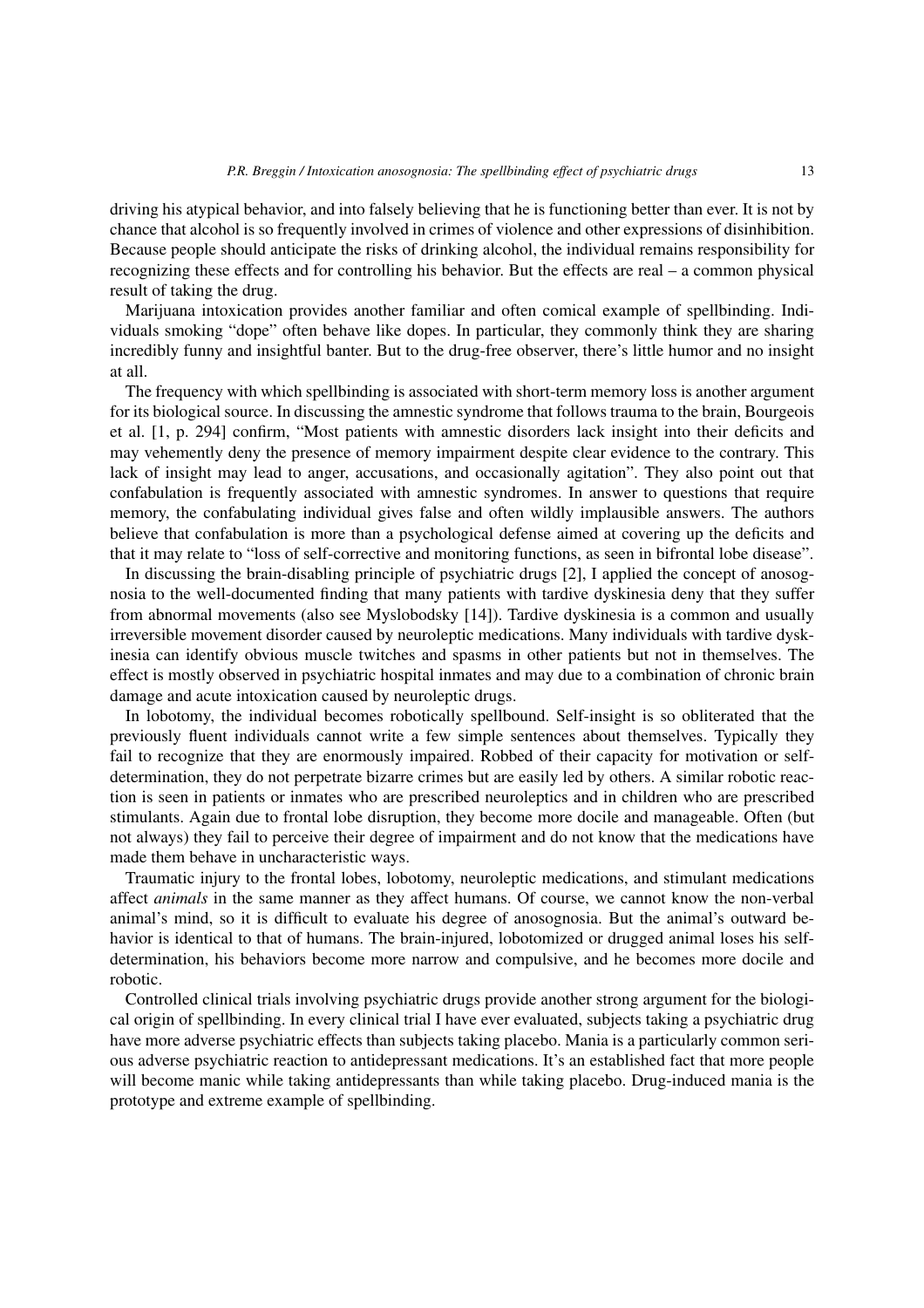While anosognosia in one form or another is seen in many varieties of brain dysfunction, the overall phenomenon of spellbinding seems particularly clear cut in cases of drug-intoxication where, often over a prolonged period of time, individuals fail to perceive their worsening condition, fail to perceive that the drug is causing disability, and instead feel benefited or improved.

# **16. The role of psychology and ethics**

Are some people more psychological prone to becoming spellbound by drugs? Common sense and clinical wisdom would suggest that psychological vulnerability plays a role in the impact of any stress, including drug intoxication. There is a wide spectrum of human biological and psychological responses to drugs and we must assume that predisposition plays a role. Does that mean that violence prone and suicide prone people are more likely to become violent or suicidal when under the influence of a psychiatric drug? Again, common sense and clinical wisdom suggest that this is so. There is also confirmatory data. In clinical studies individuals who have suffered a manic-like episode are more likely than others to become manic while taking an antidepressant. Nonetheless, many people with no known history of manic-like episodes will become floridly manic while taking antidepressants [2].

In my clinical and forensic experience, many cases of drug-induced murder, mayhem and suicide occur in individuals who were recognized as model citizens prior to their drug intoxication. Usually I do not take cases for legal review unless the past history is negative for similar destructive behaviors. Many (but not all) of the victims of drug-induced abnormal behavior in my series were shy and perhaps cautious individuals. Were they psychologically inhibited people who broke loose under the influence of drugs and expressed their underlying frustrations or fantasies? I found no evidence for predispositions of this kind in my in-depth clinical evaluations that usually included a review of all the medical, occupational, educational and legal records, and collateral interviews with family, friends and work associates. As group they were law-abiding, ethical human beings, and it is purely speculative to impugn unconscious motivations toward violence, suicidal or criminal behavior.

Regardless of any scientific data, all people should be encouraged at all times to take full responsibility for themselves. That's the responsibility of human beings in every area of their lives whether they are healthy or ill, sober or intoxicated. In my clinical practice I often deal with people who have been braininjured by accidents, lobotomy, electroshock, recreational drugs or psychiatric medications. I always remind them of the power of the human spirit to overcome and transcend physical disability, including brain damage and dysfunction.

While it is important in helping people to emphasize the central role of personal responsibility and self-determination in their lives, in evaluating their prior conduct we need to take into account their level of brain function. From lobotomy to drug intoxication, loss of brain function makes it hard and at times impossible for human begins to maintain a high level of ethical functioning. Psychoactive medication induces brain-dysfunction that tends to spellbind the victim so that he or she has little awareness of being impaired and no awareness that the drug is causing problems. Often there is an element of euphoric overestimation of one's mental condition and conduct.

Most of the individual observations that I have made are drawn from my clinical experience and general medical knowledge, and some of them about anosognosia have been well researched. Hopefully my observations will ring true for other clinicians and researchers concerned with drug effects. Certainly many of my individual points are well known and broadly accepted. Prior to now, however, the observations have not been brought together into a unitary concept of medication spellbinding or intoxication anosognosia.